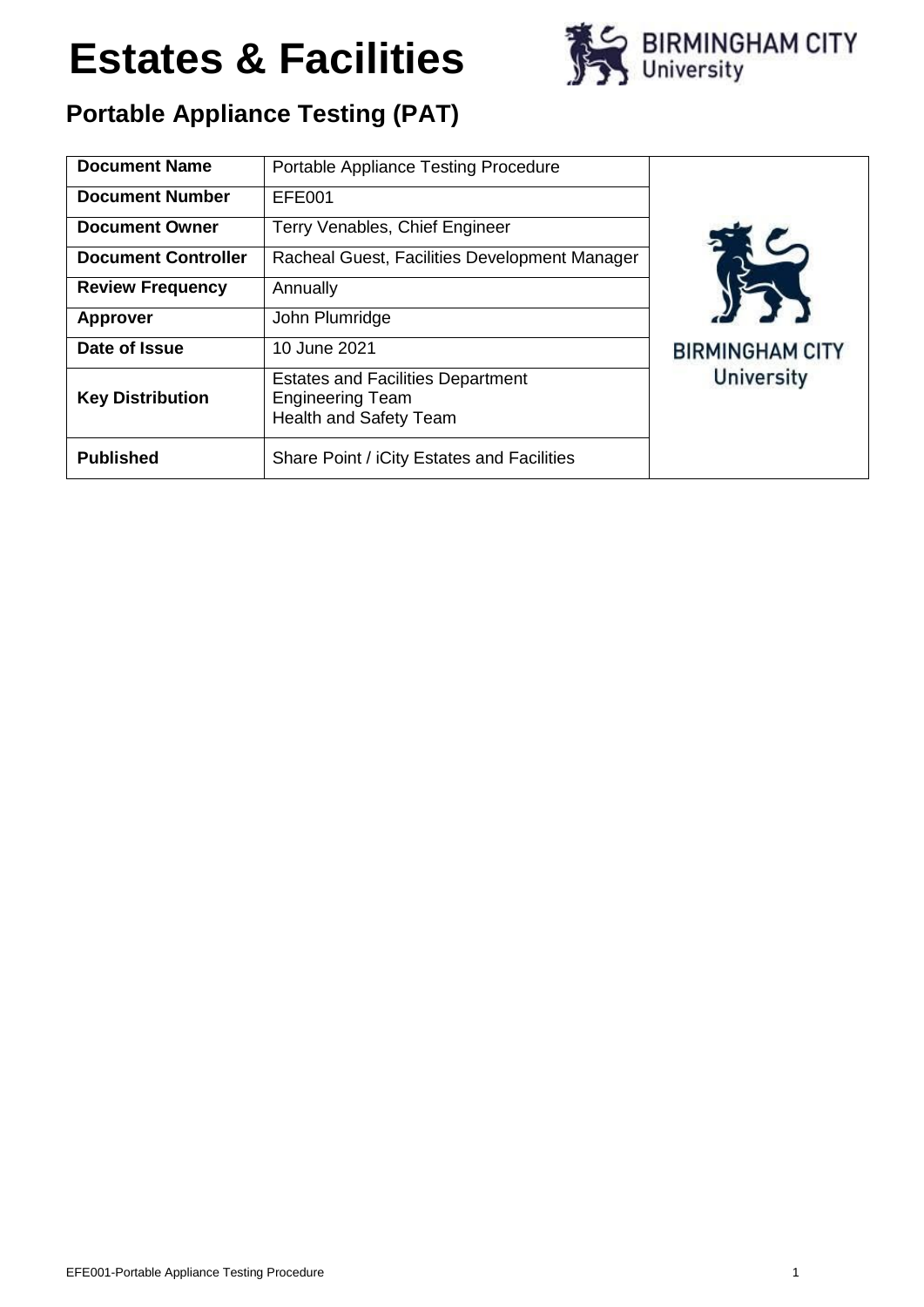

### **Change Control**

| <b>Version</b> | <b>Date</b> | <b>Checked By</b>                               | <b>Description</b>         |
|----------------|-------------|-------------------------------------------------|----------------------------|
| V.0.1          | 05/03/2021  | <b>Chief Engineer</b>                           | Review V 0.1               |
| V.0.2          | 10/03/2021  | <b>Estates &amp; Facilities Deputy Director</b> | Review V.0.2               |
| V.03           | 25/03/2021  | Health and Safety Manager                       | Review V.0.3               |
|                |             | Legal Advisor                                   |                            |
| V.0.4          | 31/03/2021  | <b>Estates &amp; Facilities Deputy Director</b> | Review V.0.4               |
|                |             | <b>Chief Engineer</b>                           |                            |
|                |             | <b>Risk and Compliance Manager</b>              |                            |
| V.0.4          | 19/03/2021  | <b>Chief Engineer</b>                           | Review V.0.4               |
|                |             | <b>Risk and Compliance Manger</b>               |                            |
| V.0.5          | 30/04/2021  | <b>Estates and Facilities Deputy Director</b>   | Review V.0.5               |
| V.0.5          | 13/05/2021  | <b>Chief Engineer</b>                           | Review V.0.5               |
|                |             | <b>Risk and Compliance Manager</b>              |                            |
| V.0.6          | 19/05/2021  | <b>Estates and Facilities Deputy Director</b>   | Review V.0.6               |
| V.0.7          | 10/06/2021  | <b>Estates and Facilities Director</b>          | Approved by Estates and    |
|                |             |                                                 | <b>Facilities Director</b> |

### **Related Documents**

| Version | <b>Date</b> | Author | <b>Document Ref.</b> | <b>Document Title</b> |
|---------|-------------|--------|----------------------|-----------------------|
|         |             |        |                      |                       |
|         |             |        |                      |                       |

### **Approvals**

| <b>Approver</b> | <b>Title</b>                                               | <b>Date</b> | <b>Signature</b> |
|-----------------|------------------------------------------------------------|-------------|------------------|
| John Plumridge  | Estates and<br><b>Facilities</b><br>Director (DoE)         | 10/06/2021  | getire           |
| Paul Davis      | <b>Deputy Estates</b><br>and Facilities<br>Director (DDoE) | 26/05/2021  |                  |
| Owner           | <b>Chief Engineer</b>                                      | 26/05/2021  | Tay Val          |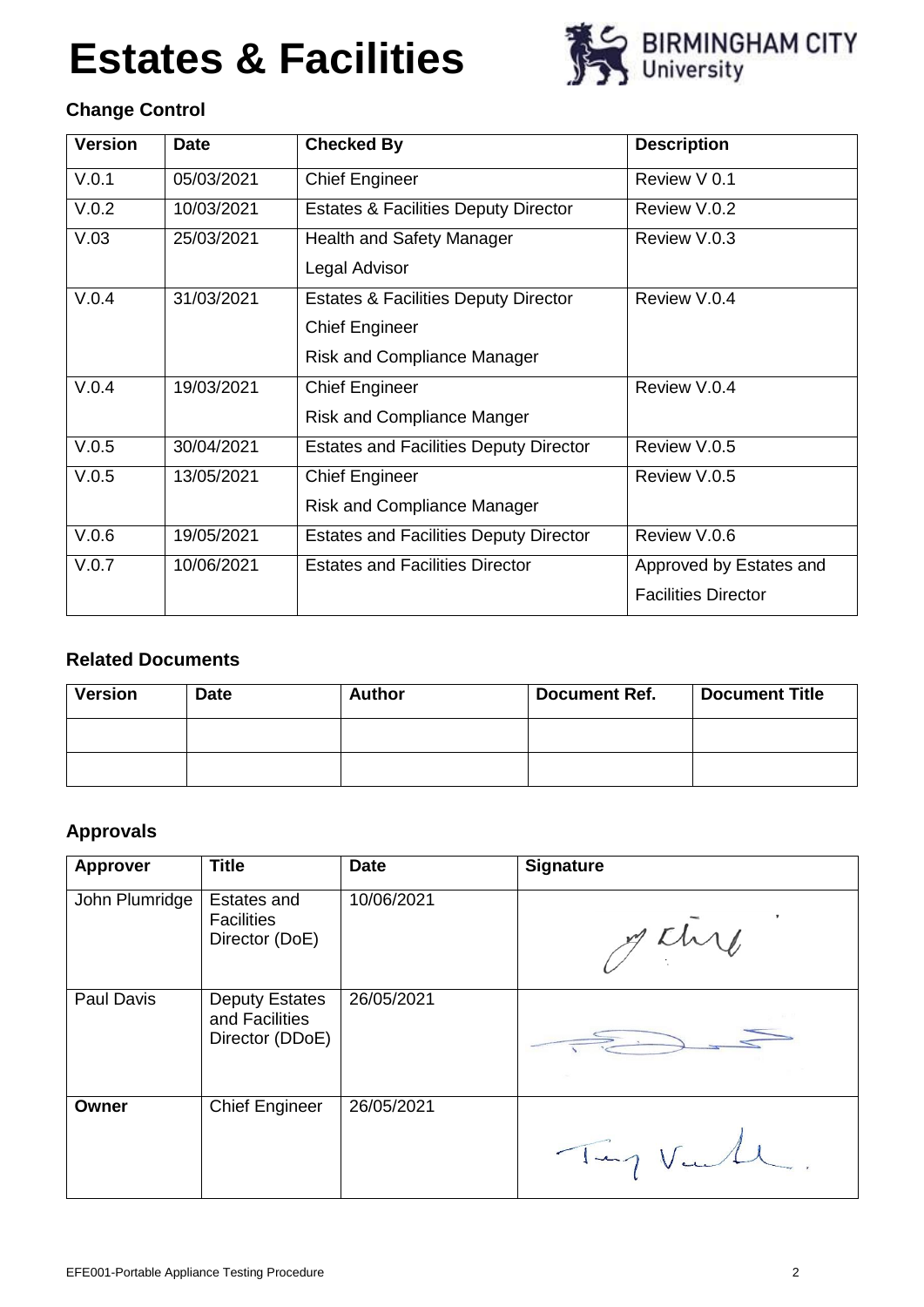

### Contents

| 4  |  |
|----|--|
|    |  |
|    |  |
|    |  |
|    |  |
| 5. |  |
| 6  |  |
|    |  |
|    |  |
|    |  |
|    |  |
|    |  |
|    |  |
|    |  |
|    |  |
|    |  |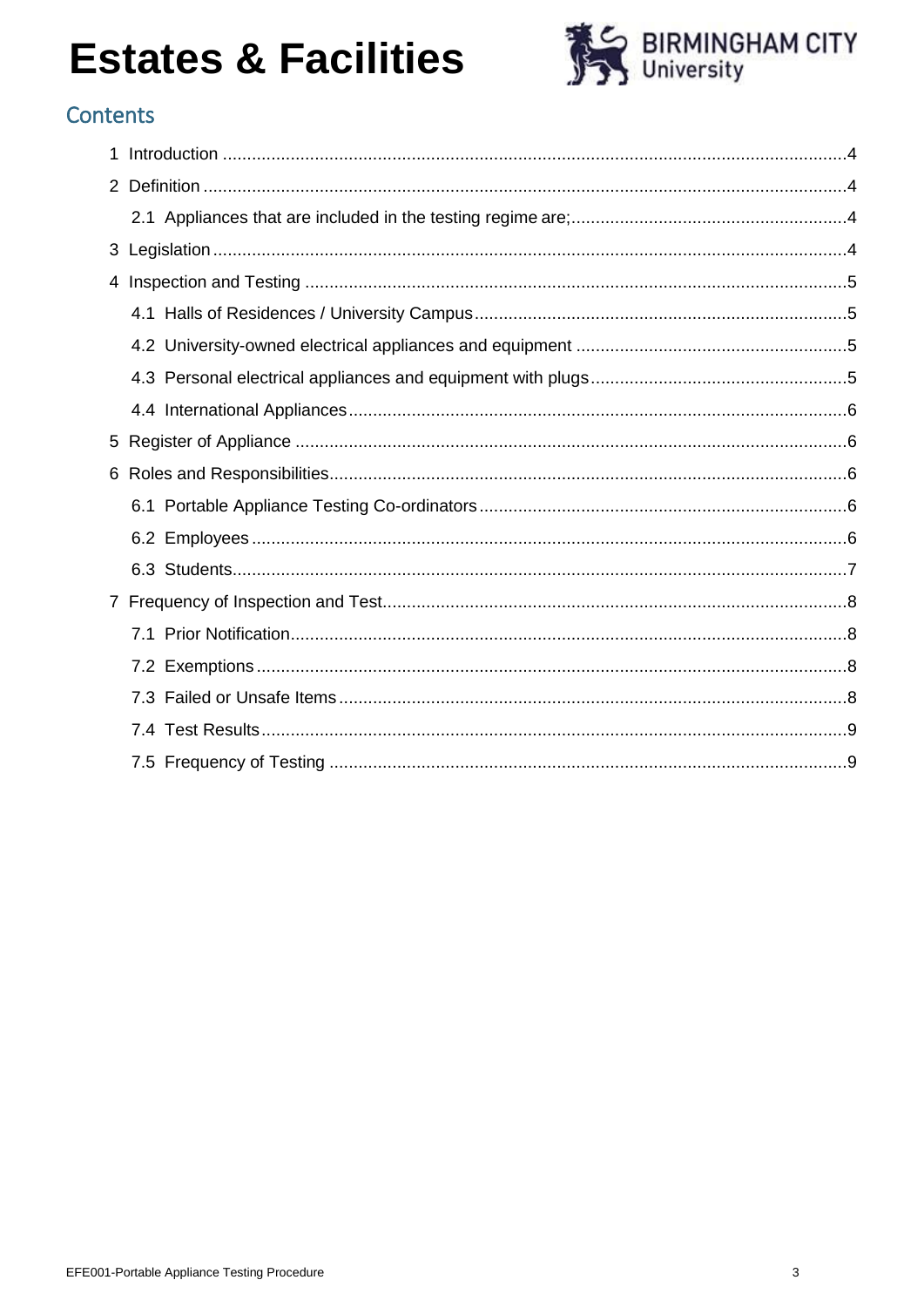

### <span id="page-3-0"></span>**1 Introduction**

The law states that you must maintain electrical equipment if it can cause danger or injury. This guidance document specifies how portable electrical equipment items should be subject to a Portable Appliance Test (PAT) at the University.

As per current HSE legislation and supporting guidance INDG236 Rev 3 2013 the University will have a regular inspection system in place for portable electrical equipment.

### <span id="page-3-1"></span>**2 Definition**

A portable appliance is generally any item that can be moved, either connected or disconnected from an electrical supply. Portable items generally have a lead (cable) and a plug.

Items that are hard wired are considered to be fixed electrical equipment items that fall outside of the scope of this definition.

#### **Class I Equipment**

'Equipment with basic insulation as provision for basic protection and protective bonding as provision for fault protection.'

Therefore with Class I appliances, the user is protected by a combination of basic insulation and the provision of an earth connection, thus providing two levels of protection.

#### **Class II Equipment (Double insIulated denoted by double box symbol below)**



symbol

'Equipment with basic insulation as provision for basic protection, and supplementary insulation as provision for fault protection, or in which basic and fault protection are provided by reinforced insulation.'

Therefore in Class II appliances, the user is protected by at least two layers of insulation. For this reason, Class II appliances are also known as Double Insulated. They do not require an earth connection.

#### <span id="page-3-2"></span>**2.1 Appliances that are included in the testing regime are;**

- Electrical equipment that can be easily moved around, such as kettles, vacuum cleaners, portable heaters, fans, desk lamps, audio visual equipment, PC's, projectors and some laboratory equipment
- Larger items that could be moved around (but only rarely) such as water chillers, fridges and freezers, microwaves, cookers, domestic washing machines, photocopiers, vending machines, desktop computers are all deemed to be portable items
- Extension leads, multi-way adaptors and power connection leads for electrical equipment.

### <span id="page-3-3"></span>**3 Legislation**

The Electricity at Work Regulations 1989 requires employers to maintain electrical equipment so as to prevent danger, the legislation does not stipulate how this should be undertaken or how often.

The Health and Safety at Work Act 1974 (HASAWA), the Management of Health and Safety at Work Regulations 1999 and the Provision and Use of Work Equipment regulations of 1998 (PUWER) also require employers to ensure the health and safety of employees and to ensure work equipment is suitable for the purpose for which it is to be used and maintained in a safe condition.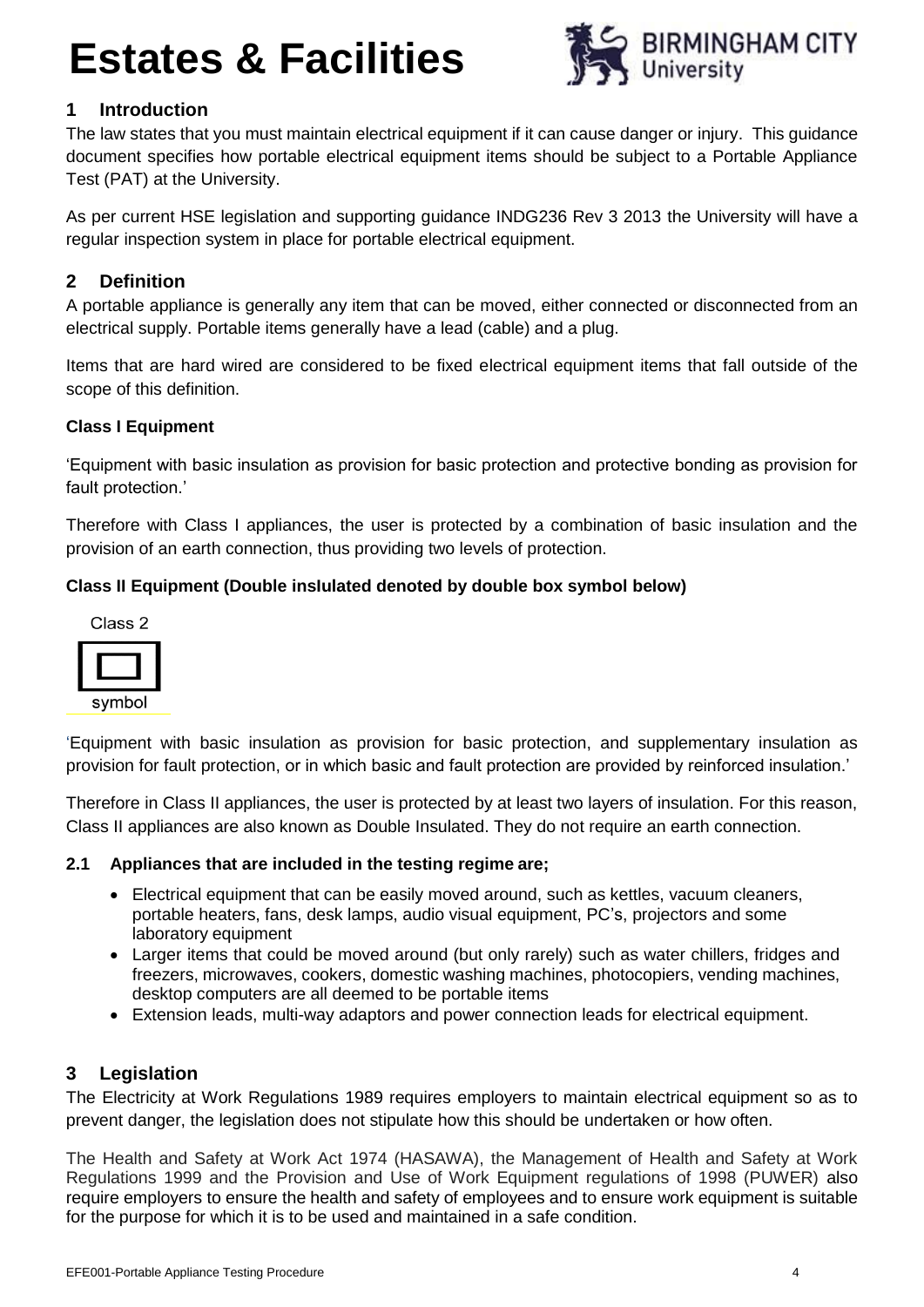

It is the responsibility for each employer to assess the magnitude of risk for appliances used and to determine the frequency and types of maintenance that is undertaken. This document details the rational for the types and frequency of testing for portable appliances owned and operated by the University.

### <span id="page-4-0"></span>**4 Inspection and Testing**

All items within the University estate will be subject to an inspection or a combined inspection and test. The frequency of test for classifications of items are given in Table 1 below. The frequency of test is based on the magnitude of electrical risk and the suggested frequency in the Health and Safety Executives guidance document Maintaining Portable Electric Equipment in Low Risk Environments INDG236 (rev3). Notwithstanding the guidance in INDG236 (rev3) all items within the University estate will be PAT tested annually.

Inspection and testing of portable appliances is undertaken by the Estates & Facilities Department (specified in Section 6) through the relative Preventative Planned Maintenance (PPM) contractor for that site. Testing will be undertaken from early in the morning and will continue throughout the day. Whilst every possible effort will be taken to minimise disruption to day to day operations, it is inevitable that some disruption will be encountered during the testing programme.

### <span id="page-4-1"></span>**4.1 Halls of Residences / University Campus**

Electrical appliances which are brought into University Locks Halls of Residence by students must be electrically safe and of sound design. They should carry an ASTA/BEAB kite mark or an equivalent European Safety Conformity Marking. Appliances, cables and plugs that are damaged MUST NOT BE USED.

Students must only use bar extension leads and not block ones and must not plug multiple extension leads together and ensure that cables do not trail across the floor and/or furniture.

The University reserves the right to enter any room within University Locks Halls of Residence at any time to investigate or repair an electrical fault and to remove and/or confiscate electrical goods if it is believed to constitute a fire or other health and safety hazard. The University will endeavour to return these items at the end of the Period of Residence.

### <span id="page-4-2"></span>**4.2 University-owned electrical appliances and equipment**

These are to be tested regularly in accordance with this procedure and will be labelled as "passed" along with the date of the PAT. These must not be tampered with in any way and must be reported, if damaged or faulty to University Locks reception or security immediately.

### <span id="page-4-3"></span>**4.3 Personal electrical appliances and equipment with plugs**

Appliances and equipment brought onto University premises should show no signs of cracks or overheating. Wires inside should be connected correctly and be screwed down tightly and the right size fuse should be in place. The cable between the plugs and appliances should be free of damage and the coloured wires inside should not be visible.

Students that arrive without the appropriate plugs fitted to appliances, they may be purchased from nearby shops. All plugs must be fitted by a competent person who has experience of PAT.

All portable electrical appliances must be electrically safe. As part of the University policy, PAT will be carried out free of charge annually. This service is provided at University Locks and students will be notified of the date for your appliances to be tested.

Ideally, electrical equipment should be tested before it is brought into the Halls of Residence. This is particularly important if an item is from outside the UK due to voltage differences. Electrical equipment can be dangerous. Unauthorised repairs to communal equipment or modifications to electrical wiring must not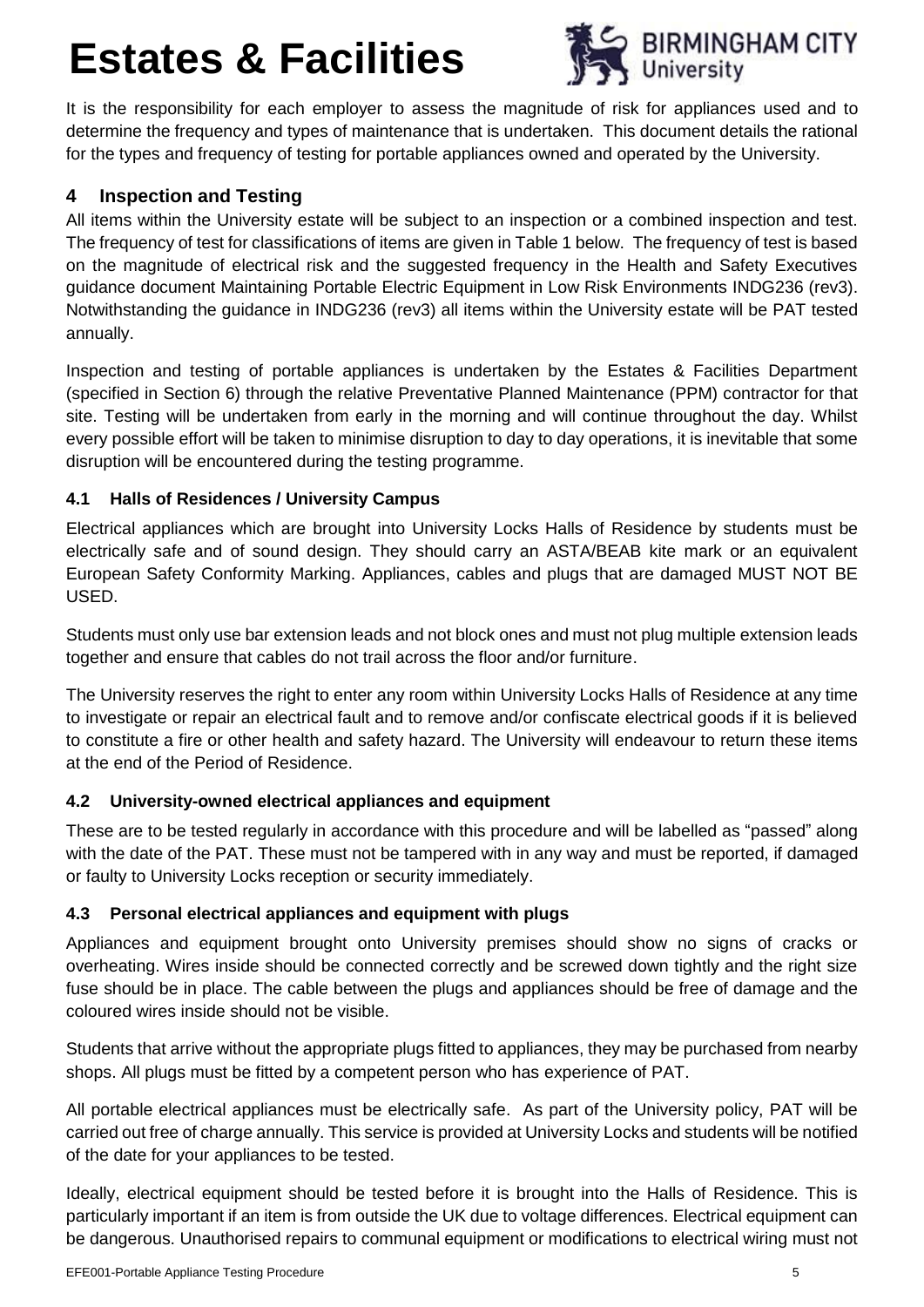

be carried out. Radios, music systems, hairdryers and shavers, computers, televisions and DVD players/recorders are permitted but no other electrical appliances may be used in the Accommodation, Halls of Residence or elsewhere on the University estate. Students are not permitted to bring large electrical appliances, which includes but is not limited to fridges, freezers or washing machines, heating appliances or mini fridges into the Accommodation, Halls of Residence or elsewhere on the University estate.

#### <span id="page-5-0"></span>**4.4 International Appliances**

The electrical supply voltage or "mains" is supplied in the United Kingdom at 230 Volts.

Connection to the mains is via the traditional BS1363 13 amp 3 pin plug.

Some countries including America, France and Japan have voltage supplies in the range of 110-120 volts and utilise 2 pin plugs. Electrical appliances and equipment intended to be brought from these regions cannot be used in the UK. However, many EEC countries do have voltage supplies similar to the UK. Please check the suitability of ALL your personal appliances prior to use at the Accommodation, Halls of Residence or elsewhere on the University estate.

### <span id="page-5-1"></span>**5 Register of Appliance**

There are tens of thousands of appliances owned by the University spread over numerous sites, which are used in a variety of environments ranging from halls of residences to offices and classrooms. The items are predominantly Class II electrical equipment (see definition in section 2) and are used in low risk environments.

### <span id="page-5-2"></span>**6 Roles and Responsibilities**

The Estates & Facilities Engineering Department is responsible for the management of the University's contractor/s for the annual inspection and testing of portable appliances. They are supported in this process by the Health and Safety Team who provide advice and guidance on the testing programme.

### <span id="page-5-3"></span>**6.1 Portable Appliance Testing Co-ordinators**

Each Faculty and Professional Service Department will appoint a nominated PAT Co-ordinator to facilitate the delivery of the inspection and testing programme in each area.

The PAT Co-ordinator will be responsible for ensuring that the contractor has access to all areas, ensuring that appliances are made available for testing and dealing with any initial queries from the contractor. This will include ensuring that appliances that are not difficult to access, such as installed high level lighting, and that they are gathered together to ensure the safety of the contractors.

The PAT Co-ordinator will also be responsible for informing staff in their area when the inspections and tests will be taken place.

The PAT Co-ordinator will be responsible for ensuring that items that have failed the inspection and test are quarantined until they can be repaired or disposed of.

### <span id="page-5-4"></span>**6.2 Employees**

Staff have a responsibility to ensure that any personal portable appliances which are brought onto campus have been PAT within the last twelve months. If the appliance is out of date then it should be requested through the Estates and Facilities Helpdesk for PAT to be carried out prior to use.

Staff should ensure that they cooperate with the inspection and test contractors and to ensure all appliances are made available to test also to provide access to their offices and other areas when requested. This may involve turning off computers and other equipment for the tests to be completed.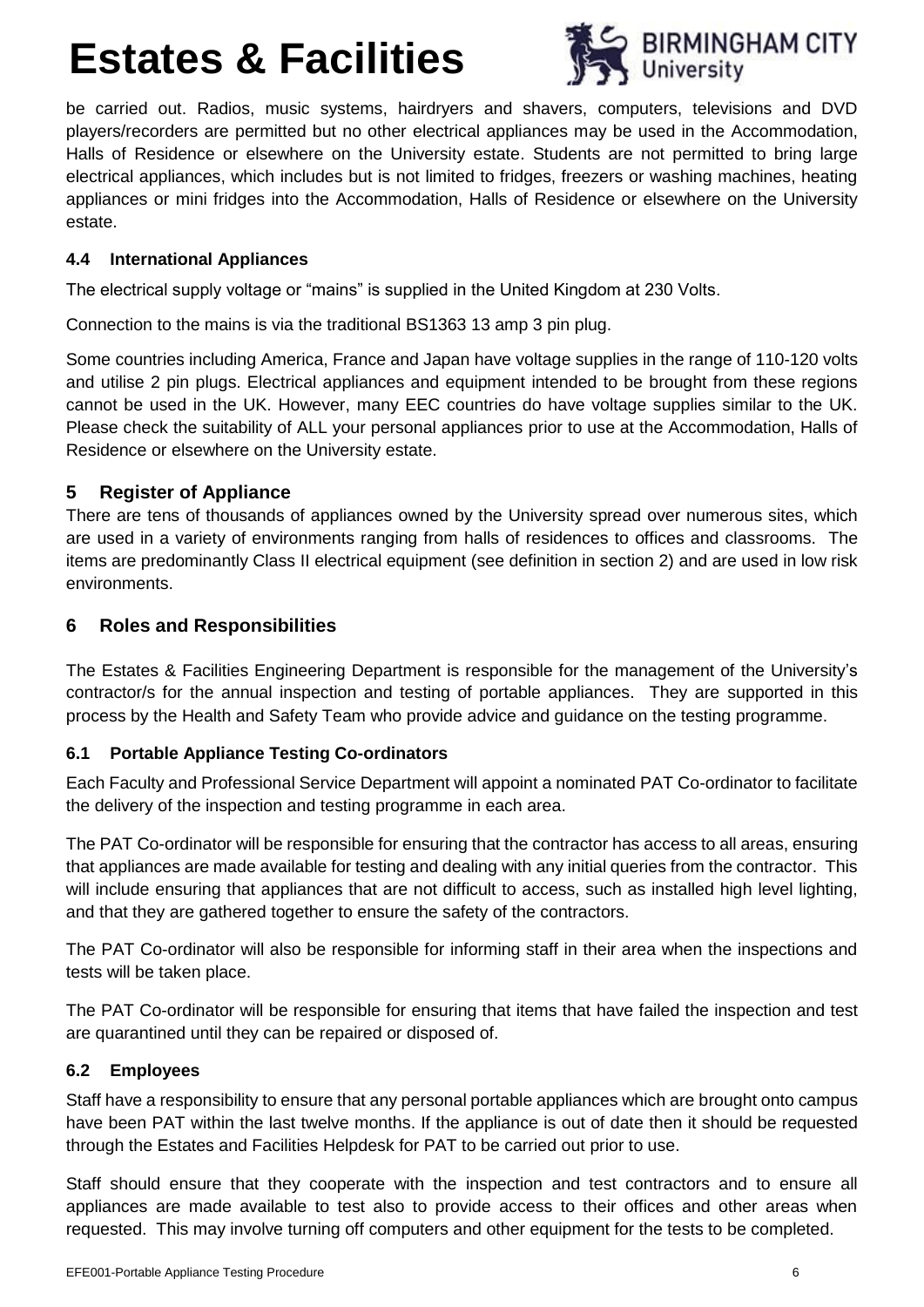

Staff should self-check and carry out a visual check of their own equipment that is being used. If staff have any concerns it should be reported through to the Estates and Facilities Helpdesk Team and the appliance should not be used.

Visual checklist of items to look out for are:-

- Damage to the lead including fraying, cuts or heavy scuffing, e.g. from floor box covers
- Damage to the plug e.g. to the cover, or pins bent
- Coloured wires visible where the lead joins the plug or appliance (the cable is not being gripped where it enters the plug)
- Damage to the outer cover of the equipment itself including loose parts or screws
- Signs of overheating, such as burn marks or staining/discolouring on the lead or piece of equipment
- Equipment that has been used or stored in unsuitable conditions, such as wet or dusty environments or where water spills are possible
- Cables trapped under furniture or in floor boxes
- Tape applied to the lead to join leads together or cover repairs
- Concerns that the equipment is not being used in accordance with the manufacturer's instructions
- Concerns that the equipment is not suitable for the job

The appliance has been reported for issues via the Estates and Facilities (Facilities Services) Team and will undertake any ad-hoc PAT of personal items or new equipment that staff may bring onto campus. This will be arranged through staff requesting a call through the Estates & Facilities Helpdesk Team. The Facilities Team will, depending on activity, PAT residual items that have been missed off the annual inspection, thereby ensuring all items have been captured.

### <span id="page-6-0"></span>**6.3 Students**

Students should self-check and carry out a visual check of their own equipment that is being used.

Visual checklist of items to look out for are:-

- Damage to the lead including fraying, cuts or heavy scuffing, e.g. from floor box covers
- Damage to the plug e.g. to the cover, or pins bent
- Coloured wires visible where the lead joins the plug or appliance (the cable is not being gripped where it enters the plug)
- Damage to the outer cover of the equipment itself including loose parts or screws
- Signs of overheating, such as burn marks or staining/discolouring on the lead or piece of equipment
- Equipment that has been used or stored in unsuitable conditions, such as wet or dusty environments or where water spills are possible
- Cables trapped under furniture or in floor boxes
- Tape applied to the lead to join leads together or cover repairs
- Concerns that the equipment is not being used in accordance with the manufacturer's instructions
- Concerns that the equipment is not suitable for the job

If students have any concerns it should be reported through to the Estates and Facilities Helpdesk Team and the appliance should not be used.

Facilities Services Team will undertake any ad-hoc PAT of personal items or new equipment that staff may bring onto campus. This will be arranged through staff requesting a call through the Estates & Facilities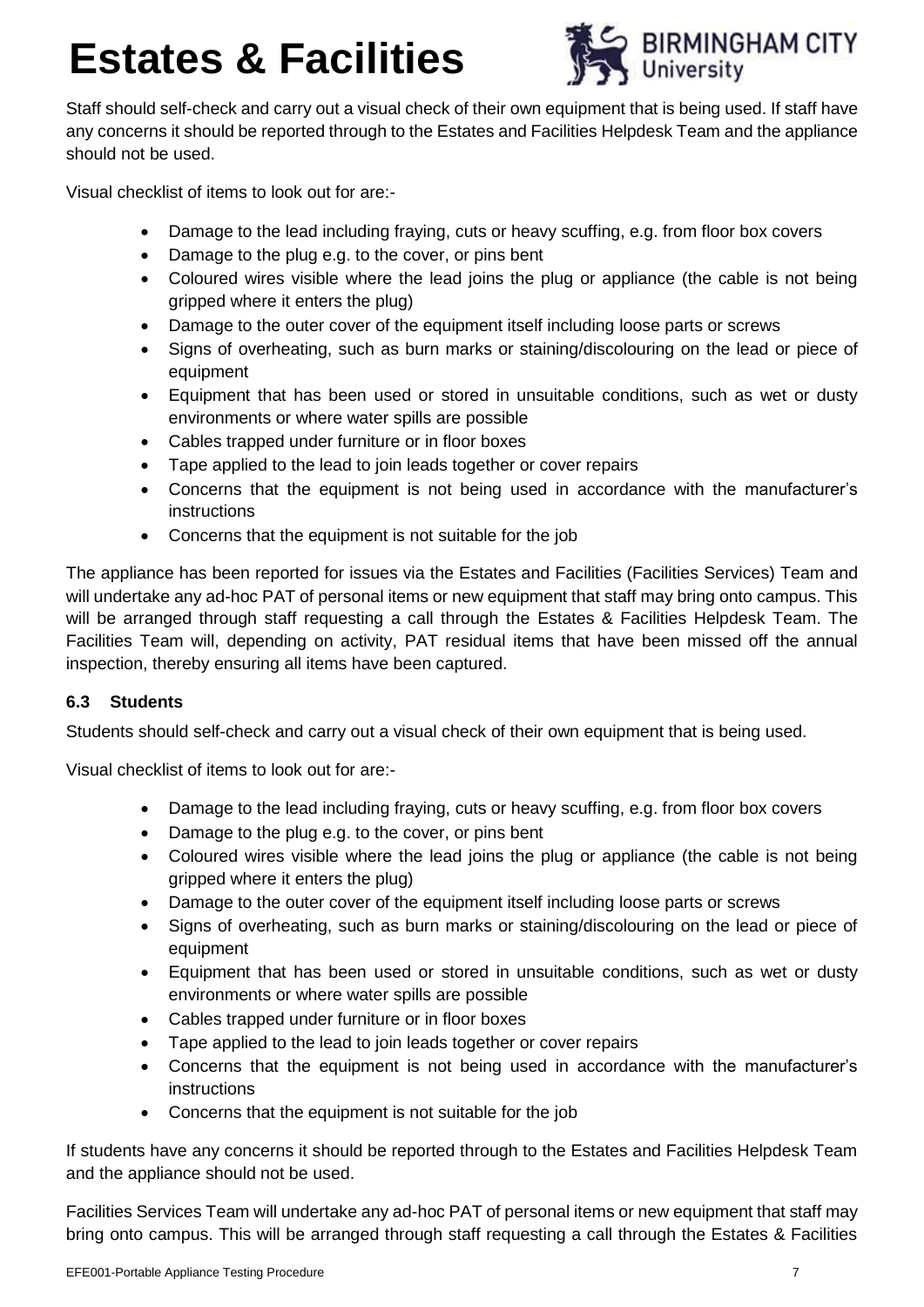

Helpdesk Team. The Facilities Team will, depending on activity, PAT residual items that have been missed off the annual inspection, thereby ensuring all items have been captured.

### <span id="page-7-0"></span>**7 Frequency of Inspection and Test**

### <span id="page-7-1"></span>**7.1 Prior Notification**

A Portable Equipment/Appliance Testing Notification shall be issued by Estates and Facilities Department at least two weeks prior to attendance by the nominated PAT contractor, relevant departments PAT Co-Ordinators, the University Health and Safety Department and on-site Facilities Staff will be notified of the proposed dates for PAT.

The PAT will be carried out by the nominated main PPM contractors for the sites under their contract. The testing maybe subcontracted to a testing organisation.

### <span id="page-7-2"></span>**7.2 Exemptions**

Some equipment is considered to be a low risk with regard to electrical safety and is not tested as part of the University's inspection and test schedule, other items such as contractors equipment is not owned by the University and is therefore not the University's responsibility.

The following equipment is not required to be inspected or tested by the University's contractor;

Chargers and other equipment that are plugged directly into a socket with no cable or only an extra low voltage (< 50volt AC) cable, e.g. block adaptors, plug-in air fresheners;

Personal equipment belonging to staff or students, as these should be tested before they are brought onto University premises;

Computer servers, which are permanently connected to supply and cannot be switched off. These will be serviced and maintained by the Faculty/Department responsible;

Portable appliances belonging to contractors (e.g. Cleaning, Catering Contractor and Term Maintenance contractors) or other organisations, such as the Students' Union are not included within the programme. However, it is expected that on site contractors will carry out their own annual PAT programme and provide a record to the Estates & Facilities Department.

### <span id="page-7-3"></span>**7.3 Failed or Unsafe Items**

Failures will be treated as follows:-

A failure notification sticker will be affixed to appliance and the fuse shall be removed from the plug. The appliance will be removed (if possible) and handed to the PAT Co-ordinator or Facilities Services Team at each site for repair or disposal.

An appliance failure register/schedule will be presented to the PAT Co-ordinator and Facilities Services Team and emailed to the Estates and Facilities Helpdesk on the day of the test. This items is reffering to the daily list of failed items that would be collated as part of the PAT Testing procure. This allows for quick remediation of any failed items, rather than waiting until the end of the process to report all failed items in one bulk report.

The Faculty/Department will arrange to have the failed equipment repaired or replaced and arrange to have repaired items re-tested by either a PAT qualified person in their department or submit a request into Estates and Facilities Helpdesk before putting them back into service.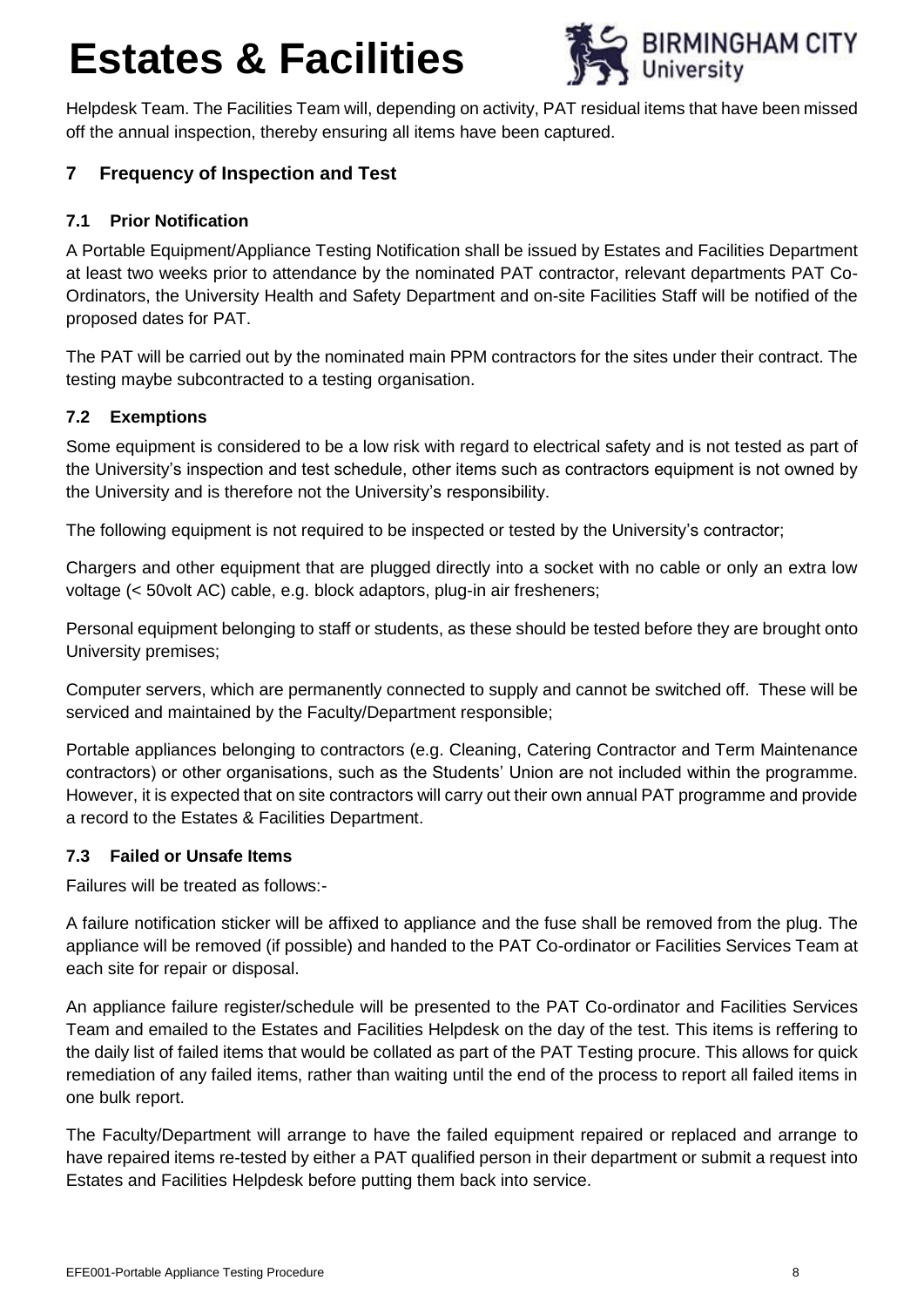

### <span id="page-8-0"></span>**7.4 Test Results**

Records of the results of combined inspection and tests will be maintained by the Estates & Facilities Department, including items that have failed.

### <span id="page-8-1"></span>**7.5 Frequency of Testing**

The below table is based on Table 1 'Suggested initial intervals for checking portable electrical equipment' HSE INDG236 (rev3). Notwithstanding the guidance in HSE INDG236, all portable equipment across the University estate, shall be PAT on an annual basis.

| <b>Equipment / Environment</b>                                                                                                                                     | <b>User Checks</b><br><b>Applicable</b> | <b>Formal Visual</b><br>Inspection | <b>Combined Inspection</b><br>& Testing     |
|--------------------------------------------------------------------------------------------------------------------------------------------------------------------|-----------------------------------------|------------------------------------|---------------------------------------------|
| Battery operated: (less than 40<br>volts)                                                                                                                          | Yes                                     | <b>No</b>                          | <b>No</b>                                   |
| Extra low voltage: (less than 50<br>volts AC): telephone equipment,<br>low voltage desk lights                                                                     | Yes                                     | <b>No</b>                          | <b>No</b>                                   |
| Desk top computers & VDU<br>screens                                                                                                                                | Yes                                     | Yes (Annual)                       | No if double insulated,<br>otherwise annual |
| Photocopiers, printers, fax<br>machines, A/V equipment and<br>projectors: Not hand-held and/or<br>rarely moved                                                     | Yes                                     | Yes (Annual)                       | No if double insulated,<br>otherwise annual |
| Double insulated (Class II)<br>equipment: Not hand-held. Moved<br>occasionally, e.g. fans, table<br>lamps                                                          | Yes                                     | Yes (Annual)                       | <b>No</b>                                   |
| Double insulated (Class II)<br>equipment: hand-held, e.g. some<br>floor cleaners, some kitchen<br>equipment                                                        | Yes                                     | Yes (Annual)                       | <b>No</b>                                   |
| Earthed equipment: (Class I):<br>electric kettles, some floor<br>cleaners, some kitchen<br>equipment, portable heaters and<br>irons                                | Yes                                     | Yes (Annual)                       | Yes (Annual)                                |
| Cables (leads and plugs<br>connected to the above), mains<br>voltage extension leads and<br>battery-charging equipment<br>including laptop power<br>leads/chargers | Yes                                     | Yes (Annual)                       | Yes (Annual)                                |
| <b>Theatrical/Stage Lighting</b>                                                                                                                                   | Yes                                     | Yes (Annual)                       | Yes (Annual)                                |
| Domestic appliances and<br>moveable kitchen equipment in<br>student halls of residences                                                                            | Yes                                     | Yes (Annual)                       | Yes (Annual)                                |
| Student/Staff owned equipment<br>or appliances                                                                                                                     | Yes                                     | N/A                                | N/A                                         |